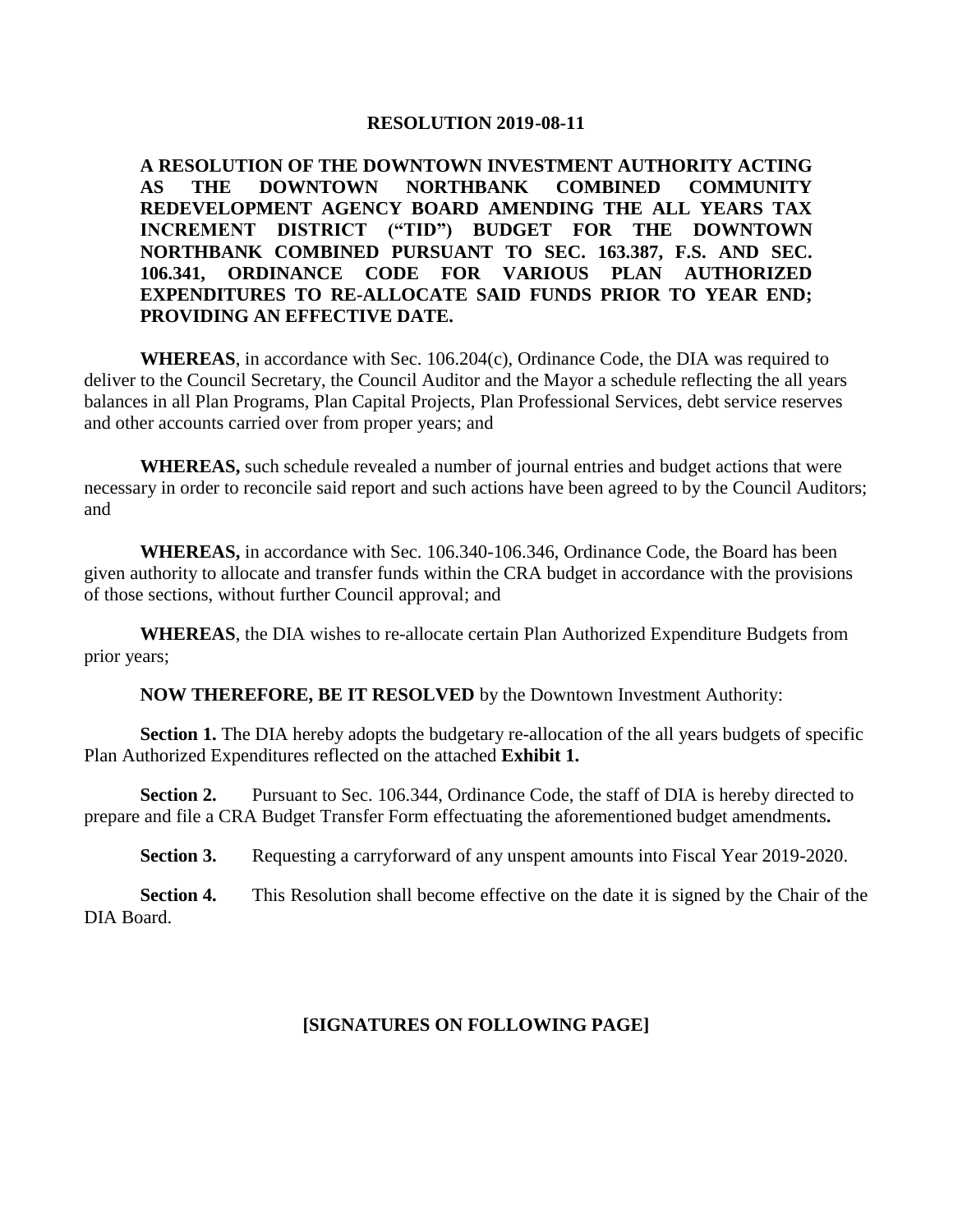RESOLUTION 2019-08-11 PAGE 2 OF 2

\_\_\_\_\_\_\_\_\_\_\_\_\_\_\_\_\_\_\_\_\_\_

## WITNESS: **DOWNTOWN INVESTMENT AUTHORITY**

Jim Bailey, Chairman Date

VOTE: In Favor: \_\_\_\_\_ Opposed: \_\_\_\_\_ Abstained: \_\_\_\_\_